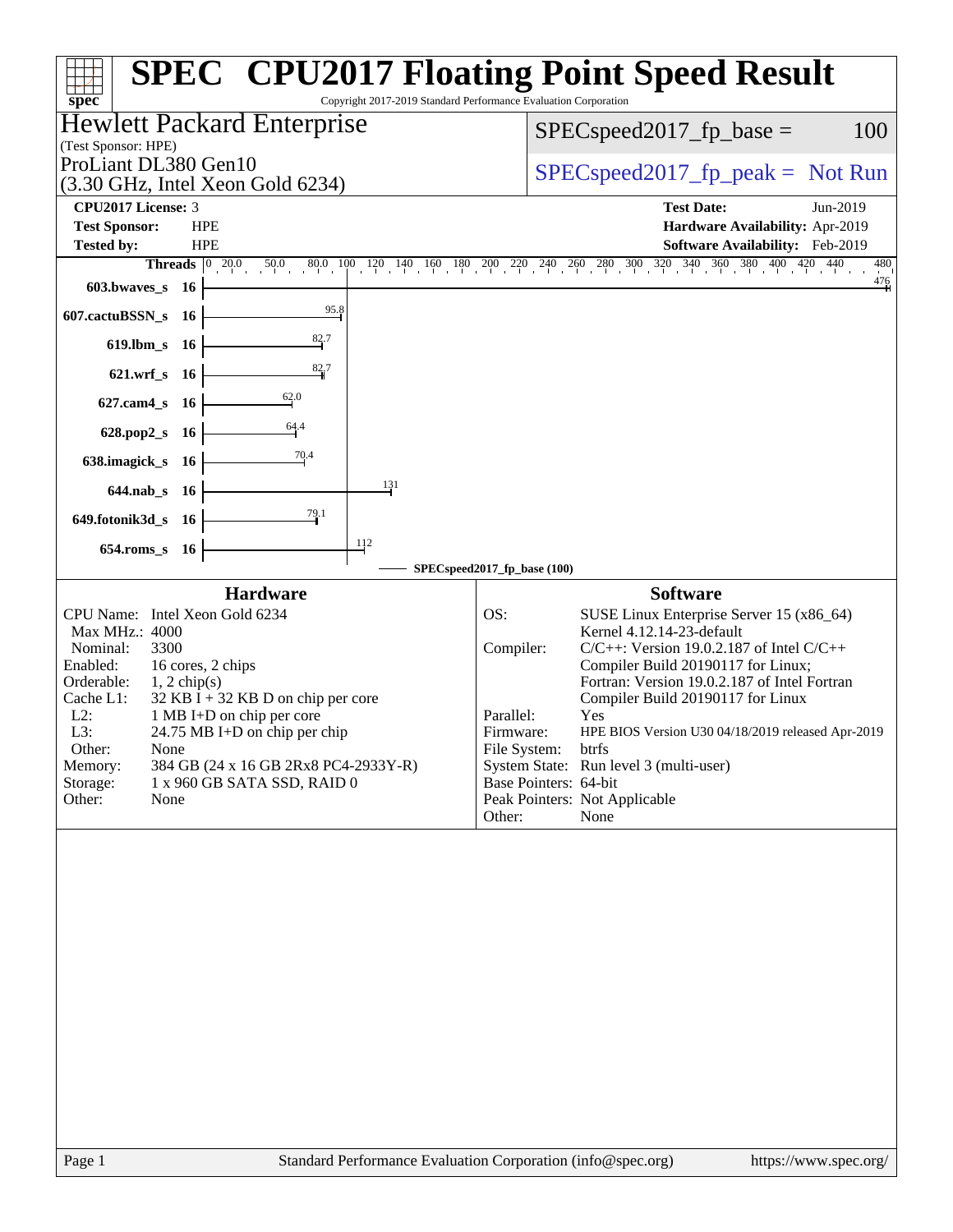# **[SPEC CPU2017 Floating Point Speed Result](http://www.spec.org/auto/cpu2017/Docs/result-fields.html#SPECCPU2017FloatingPointSpeedResult)**

Copyright 2017-2019 Standard Performance Evaluation Corporation

#### Hewlett Packard Enterprise

#### (Test Sponsor: HPE)

(3.30 GHz, Intel Xeon Gold 6234)

 $SPEC speed2017_fp\_base = 100$ 

#### ProLiant DL380 Gen10  $SPEC speed2017$  fp\_peak = Not Run

**[spec](http://www.spec.org/)**

**[CPU2017 License:](http://www.spec.org/auto/cpu2017/Docs/result-fields.html#CPU2017License)** 3 **[Test Date:](http://www.spec.org/auto/cpu2017/Docs/result-fields.html#TestDate)** Jun-2019 **[Test Sponsor:](http://www.spec.org/auto/cpu2017/Docs/result-fields.html#TestSponsor)** HPE **[Hardware Availability:](http://www.spec.org/auto/cpu2017/Docs/result-fields.html#HardwareAvailability)** Apr-2019 **[Tested by:](http://www.spec.org/auto/cpu2017/Docs/result-fields.html#Testedby)** HPE **[Software Availability:](http://www.spec.org/auto/cpu2017/Docs/result-fields.html#SoftwareAvailability)** Feb-2019

#### **[Results Table](http://www.spec.org/auto/cpu2017/Docs/result-fields.html#ResultsTable)**

|                                                                                                                                                 | <b>Base</b>    |                |       |                |            |                |       | <b>Peak</b>    |                |              |                |              |                |              |
|-------------------------------------------------------------------------------------------------------------------------------------------------|----------------|----------------|-------|----------------|------------|----------------|-------|----------------|----------------|--------------|----------------|--------------|----------------|--------------|
| <b>Benchmark</b>                                                                                                                                | <b>Threads</b> | <b>Seconds</b> | Ratio | <b>Seconds</b> | Ratio      | <b>Seconds</b> | Ratio | <b>Threads</b> | <b>Seconds</b> | <b>Ratio</b> | <b>Seconds</b> | <b>Ratio</b> | <b>Seconds</b> | <b>Ratio</b> |
| 603.bwayes_s                                                                                                                                    | 16             | 123            | 478   | 124            | 475        | 124            | 476   |                |                |              |                |              |                |              |
| 607.cactuBSSN s                                                                                                                                 | 16             | 174            | 96.0  | 174            | 95.8       | 175            | 95.5  |                |                |              |                |              |                |              |
| $619.$ lbm s                                                                                                                                    | 16             | 63.4           | 82.6  | 63.3           | 82.7       | 63.3           | 82.7  |                |                |              |                |              |                |              |
| $621$ .wrf s                                                                                                                                    | 16             | 161            | 82.1  | 160            | 82.7       | 158            | 84.0  |                |                |              |                |              |                |              |
| $627$ .cam4 s                                                                                                                                   | 16             | 144            | 61.7  | 143            | 62.0       | 143            | 62.0  |                |                |              |                |              |                |              |
| $628.pop2_s$                                                                                                                                    | 16             | 185            | 64.2  | 184            | 64.4       | 184            | 64.5  |                |                |              |                |              |                |              |
| 638.imagick_s                                                                                                                                   | 16             | 204            | 70.6  | 205            | 70.4       | 205            | 70.3  |                |                |              |                |              |                |              |
| $644$ .nab s                                                                                                                                    | 16             | 134            | 131   | 134            | <u>131</u> | 134            | 131   |                |                |              |                |              |                |              |
| 649.fotonik3d s                                                                                                                                 | 16             | 116            | 78.6  | 115            | 79.1       | 115            | 79.3  |                |                |              |                |              |                |              |
| $654$ .roms s                                                                                                                                   | 16             | 140            | 112   | <b>140</b>     | 112        | 141            | 112   |                |                |              |                |              |                |              |
| $SPECspeed2017$ fp base =                                                                                                                       |                | 100            |       |                |            |                |       |                |                |              |                |              |                |              |
| $\mathbb{C}\mathrm{P}\mathrm{E}\mathrm{C}\mathrm{e}\mathrm{e}$ and $\mathbb{C}\mathrm{e}$ and $\mathbb{C}\mathrm{e}$ and $\mathbb{C}\mathrm{e}$ |                | Not Dun        |       |                |            |                |       |                |                |              |                |              |                |              |

**EUspeed2017\_ip\_peak =** 

Results appear in the [order in which they were run.](http://www.spec.org/auto/cpu2017/Docs/result-fields.html#RunOrder) Bold underlined text [indicates a median measurement](http://www.spec.org/auto/cpu2017/Docs/result-fields.html#Median).

#### **[Operating System Notes](http://www.spec.org/auto/cpu2017/Docs/result-fields.html#OperatingSystemNotes)**

 Stack size set to unlimited using "ulimit -s unlimited" Transparent Huge Pages enabled by default Prior to runcpu invocation Filesystem page cache synced and cleared with: sync; echo 3> /proc/sys/vm/drop\_caches

#### **[General Notes](http://www.spec.org/auto/cpu2017/Docs/result-fields.html#GeneralNotes)**

Environment variables set by runcpu before the start of the run:  $KMP$  AFFINITY = "granularity=fine, compact" LD\_LIBRARY\_PATH = "/home/cpu2017\_fpspeed/lib/ia32:/home/cpu2017\_fpspeed/lib/intel64" OMP\_STACKSIZE = "192M"

 Binaries compiled on a system with 1x Intel Core i9-7900X CPU + 32GB RAM memory using Redhat Enterprise Linux 7.5 NA: The test sponsor attests, as of date of publication, that CVE-2017-5754 (Meltdown) is mitigated in the system as tested and documented. Yes: The test sponsor attests, as of date of publication, that CVE-2017-5753 (Spectre variant 1) is mitigated in the system as tested and documented. Yes: The test sponsor attests, as of date of publication, that CVE-2017-5715 (Spectre variant 2) is mitigated in the system as tested and documented.

#### **[Platform Notes](http://www.spec.org/auto/cpu2017/Docs/result-fields.html#PlatformNotes)**

BIOS Configuration: Hyper-Threading set to Disabled Thermal Configuration set to Maximum Cooling

**(Continued on next page)**

Page 2 Standard Performance Evaluation Corporation [\(info@spec.org\)](mailto:info@spec.org) <https://www.spec.org/>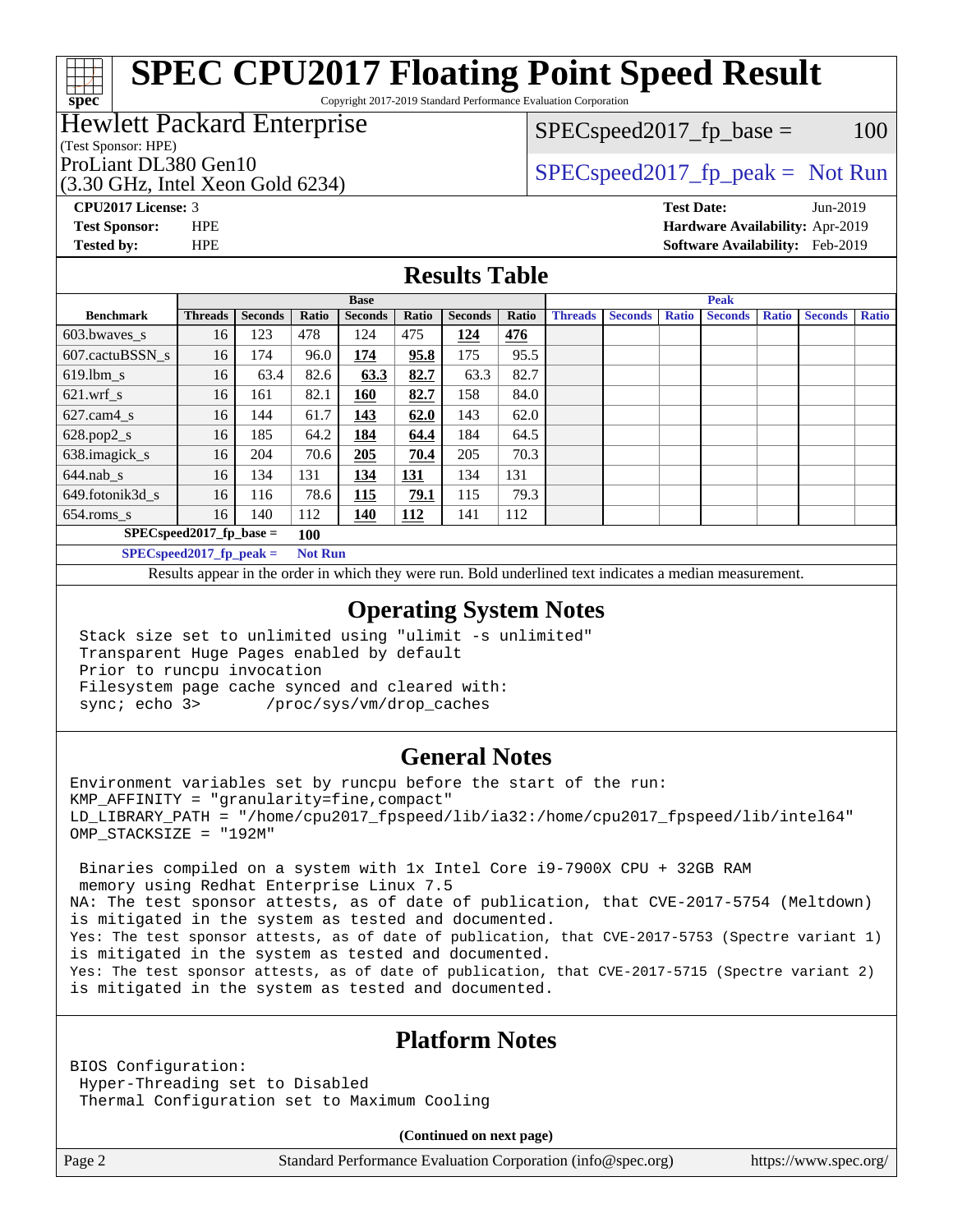# **[SPEC CPU2017 Floating Point Speed Result](http://www.spec.org/auto/cpu2017/Docs/result-fields.html#SPECCPU2017FloatingPointSpeedResult)**

Copyright 2017-2019 Standard Performance Evaluation Corporation

#### Hewlett Packard Enterprise

 $SPEC speed2017<sub>fp</sub> base =  $100$$ 

## (Test Sponsor: HPE)

(3.30 GHz, Intel Xeon Gold 6234)

ProLiant DL380 Gen10  $SPEC speed2017$  [p\_peak = Not Run

**[spec](http://www.spec.org/)**

**[CPU2017 License:](http://www.spec.org/auto/cpu2017/Docs/result-fields.html#CPU2017License)** 3 **[Test Date:](http://www.spec.org/auto/cpu2017/Docs/result-fields.html#TestDate)** Jun-2019 **[Test Sponsor:](http://www.spec.org/auto/cpu2017/Docs/result-fields.html#TestSponsor)** HPE **[Hardware Availability:](http://www.spec.org/auto/cpu2017/Docs/result-fields.html#HardwareAvailability)** Apr-2019 **[Tested by:](http://www.spec.org/auto/cpu2017/Docs/result-fields.html#Testedby)** HPE **[Software Availability:](http://www.spec.org/auto/cpu2017/Docs/result-fields.html#SoftwareAvailability)** Feb-2019

#### **[Platform Notes \(Continued\)](http://www.spec.org/auto/cpu2017/Docs/result-fields.html#PlatformNotes)**

Page 3 Standard Performance Evaluation Corporation [\(info@spec.org\)](mailto:info@spec.org) <https://www.spec.org/> Memory Patrol Scrubbing set to Disabled LLC Prefetch set to Enabled LLC Dead Line Allocation set to Disabled Enhanced Processor Performance set to Enabled Workload Profile set to General Peak Frequency Compute Energy/Performance Bias set to Balanced Power Workload Profile set to Custom Numa Group Size Optimization set to Flat Sysinfo program /home/cpu2017\_fpspeed/bin/sysinfo Rev: r5974 of 2018-05-19 9bcde8f2999c33d61f64985e45859ea9 running on linux-ta8j Tue Jun 4 14:03:40 2019 SUT (System Under Test) info as seen by some common utilities. For more information on this section, see <https://www.spec.org/cpu2017/Docs/config.html#sysinfo> From /proc/cpuinfo model name : Intel(R) Xeon(R) Gold 6234 CPU @ 3.30GHz 2 "physical id"s (chips) 16 "processors" cores, siblings (Caution: counting these is hw and system dependent. The following excerpts from /proc/cpuinfo might not be reliable. Use with caution.) cpu cores : 8 siblings : 8 physical 0: cores 2 4 8 9 18 19 24 27 physical 1: cores 2 4 9 17 19 20 24 27 From lscpu: Architecture: x86\_64 CPU op-mode(s): 32-bit, 64-bit Byte Order: Little Endian CPU(s): 16 On-line CPU(s) list: 0-15 Thread(s) per core: 1 Core(s) per socket: 8 Socket(s): 2 NUMA node(s): 2 Vendor ID: GenuineIntel CPU family: 6 Model: 85 Model name: Intel(R) Xeon(R) Gold 6234 CPU @ 3.30GHz Stepping: CPU MHz: 3300.000 BogoMIPS: 6600.00 Virtualization: VT-x L1d cache: 32K L1i cache: 32K **(Continued on next page)**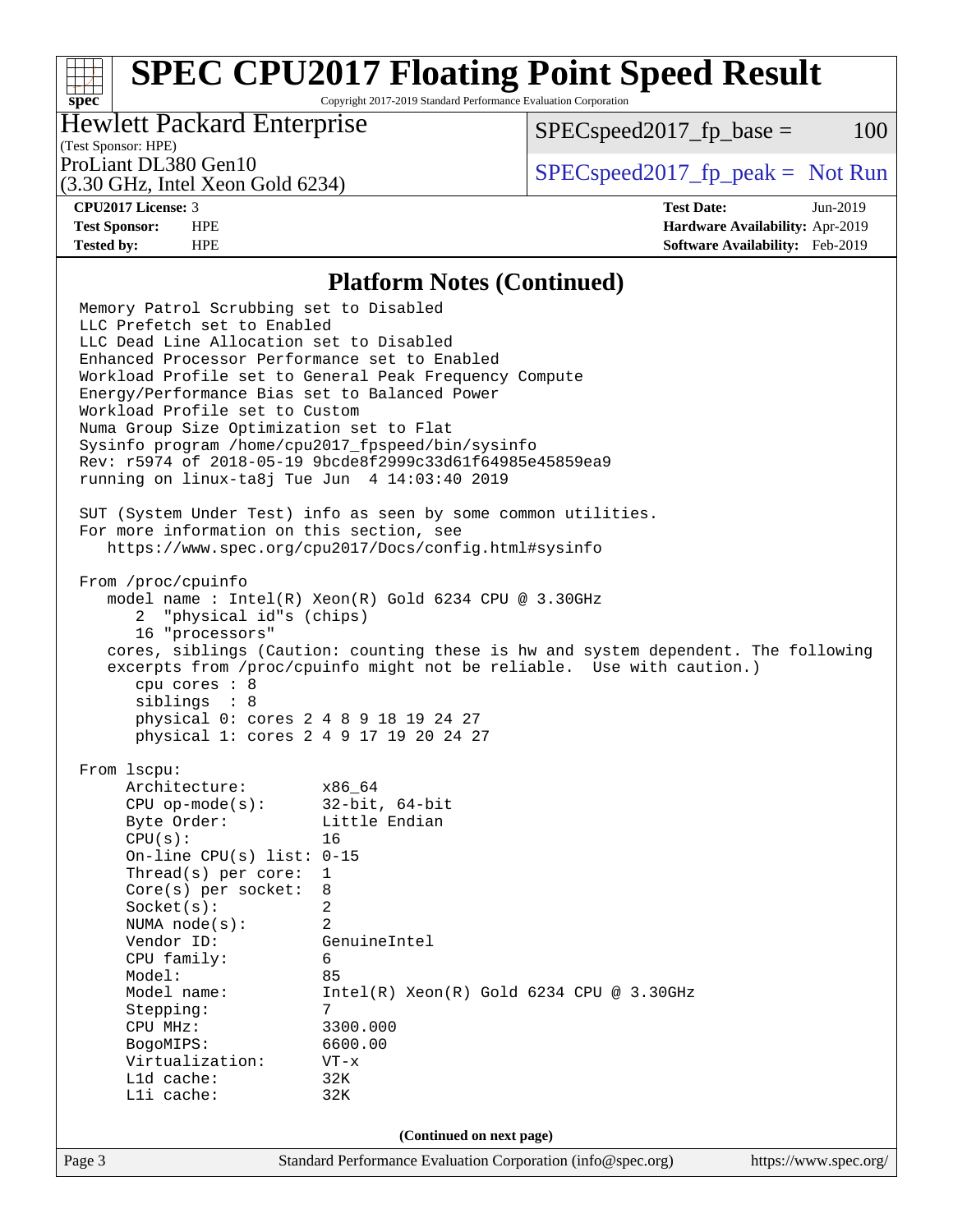#### **[spec](http://www.spec.org/) [SPEC CPU2017 Floating Point Speed Result](http://www.spec.org/auto/cpu2017/Docs/result-fields.html#SPECCPU2017FloatingPointSpeedResult)** Copyright 2017-2019 Standard Performance Evaluation Corporation (Test Sponsor: HPE) Hewlett Packard Enterprise (3.30 GHz, Intel Xeon Gold 6234) ProLiant DL380 Gen10  $SPEC speed2017$  [p\_peak = Not Run  $SPEC speed2017<sub>fp</sub> base =  $100$$ **[CPU2017 License:](http://www.spec.org/auto/cpu2017/Docs/result-fields.html#CPU2017License)** 3 **[Test Date:](http://www.spec.org/auto/cpu2017/Docs/result-fields.html#TestDate)** Jun-2019 **[Test Sponsor:](http://www.spec.org/auto/cpu2017/Docs/result-fields.html#TestSponsor)** HPE **[Hardware Availability:](http://www.spec.org/auto/cpu2017/Docs/result-fields.html#HardwareAvailability)** Apr-2019 **[Tested by:](http://www.spec.org/auto/cpu2017/Docs/result-fields.html#Testedby)** HPE **[Software Availability:](http://www.spec.org/auto/cpu2017/Docs/result-fields.html#SoftwareAvailability)** Feb-2019 **[Platform Notes \(Continued\)](http://www.spec.org/auto/cpu2017/Docs/result-fields.html#PlatformNotes)** L2 cache: 1024K L3 cache:  $25344K$ <br>NUMA node0 CPU(s):  $0-7$ NUMA  $node0$   $CPU(s):$  NUMA node1 CPU(s): 8-15 Flags: fpu vme de pse tsc msr pae mce cx8 apic sep mtrr pge mca cmov pat pse36 clflush dts acpi mmx fxsr sse sse2 ss ht tm pbe syscall nx pdpe1gb rdtscp lm constant\_tsc art arch\_perfmon pebs bts rep\_good nopl xtopology nonstop\_tsc cpuid aperfmperf tsc\_known\_freq pni pclmulqdq dtes64 monitor ds\_cpl vmx smx est tm2 ssse3 sdbg fma cx16 xtpr pdcm pcid dca sse4\_1 sse4\_2 x2apic movbe popcnt tsc\_deadline\_timer aes xsave avx f16c rdrand lahf\_lm abm 3dnowprefetch cpuid\_fault epb cat\_l3 cdp\_l3 invpcid\_single intel\_ppin mba tpr\_shadow vnmi flexpriority ept vpid fsgsbase tsc\_adjust bmi1 hle avx2 smep bmi2 erms invpcid rtm cqm mpx rdt\_a avx512f avx512dq rdseed adx smap clflushopt clwb intel\_pt avx512cd avx512bw avx512vl xsaveopt xsavec xgetbv1 xsaves cqm\_llc cqm\_occup\_llc cqm\_mbm\_total cqm\_mbm\_local ibpb ibrs stibp dtherm ida arat pln pts pku ospke avx512\_vnni arch\_capabilities ssbd /proc/cpuinfo cache data cache size : 25344 KB From numactl --hardware WARNING: a numactl 'node' might or might not correspond to a physical chip. available: 2 nodes (0-1) node 0 cpus: 0 1 2 3 4 5 6 7 node 0 size: 193018 MB node 0 free: 187777 MB node 1 cpus: 8 9 10 11 12 13 14 15 node 1 size: 193336 MB node 1 free: 192184 MB node distances: node 0 1 0: 10 21 1: 21 10 From /proc/meminfo MemTotal: 395628260 kB HugePages\_Total: 0 Hugepagesize: 2048 kB /usr/bin/lsb\_release -d SUSE Linux Enterprise Server 15 From /etc/\*release\* /etc/\*version\* os-release: NAME="SLES" VERSION="15" VERSION\_ID="15" PRETTY\_NAME="SUSE Linux Enterprise Server 15" **(Continued on next page)**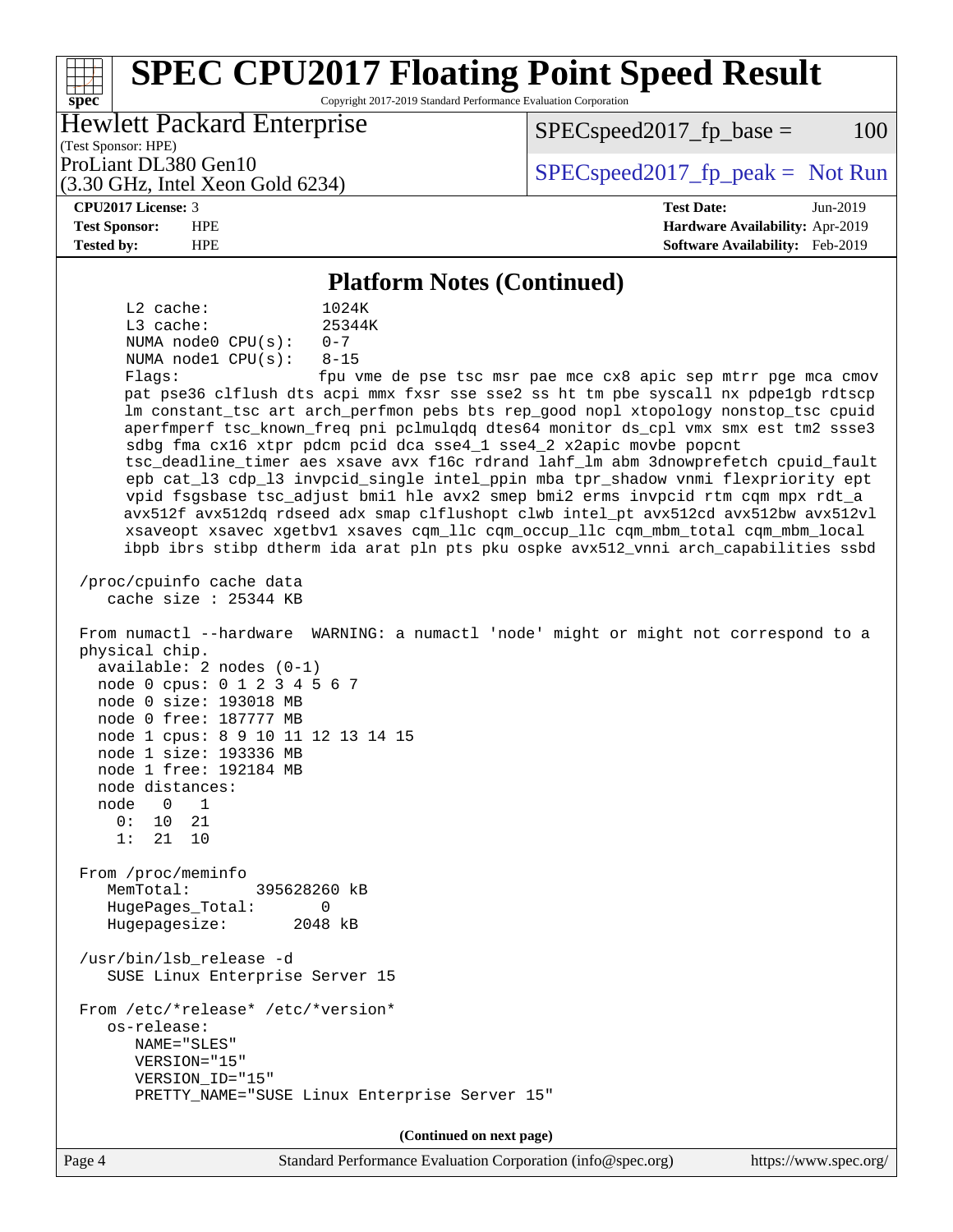#### **[spec](http://www.spec.org/) [SPEC CPU2017 Floating Point Speed Result](http://www.spec.org/auto/cpu2017/Docs/result-fields.html#SPECCPU2017FloatingPointSpeedResult)** Copyright 2017-2019 Standard Performance Evaluation Corporation (Test Sponsor: HPE) Hawlett Packard Enterprise  $SPEC speed2017<sub>fp</sub> base =  $100$$

|  |                                                                  |  | HUWICH I AUNAIU LIIIUI PHSU |  |  |  |  |  |
|--|------------------------------------------------------------------|--|-----------------------------|--|--|--|--|--|
|  | $(T_{\text{max}} \cap \ldots \cap \ldots \cap \Pi_{\text{max}})$ |  |                             |  |  |  |  |  |

| ProLiant DL380 Gen10                               |
|----------------------------------------------------|
| $(3.30 \text{ GHz}, \text{Intel Xeon Gold } 6234)$ |

 $SPECspeed2017_fp\_peak = Not Run$ 

| <b>CPU2017 License: 3</b> |  |
|---------------------------|--|
|---------------------------|--|

**[CPU2017 License:](http://www.spec.org/auto/cpu2017/Docs/result-fields.html#CPU2017License)** 3 **[Test Date:](http://www.spec.org/auto/cpu2017/Docs/result-fields.html#TestDate)** Jun-2019 **[Test Sponsor:](http://www.spec.org/auto/cpu2017/Docs/result-fields.html#TestSponsor)** HPE **[Hardware Availability:](http://www.spec.org/auto/cpu2017/Docs/result-fields.html#HardwareAvailability)** Apr-2019 **[Tested by:](http://www.spec.org/auto/cpu2017/Docs/result-fields.html#Testedby)** HPE **[Software Availability:](http://www.spec.org/auto/cpu2017/Docs/result-fields.html#SoftwareAvailability)** Feb-2019

#### **[Platform Notes \(Continued\)](http://www.spec.org/auto/cpu2017/Docs/result-fields.html#PlatformNotes)**

 ID="sles" ID\_LIKE="suse" ANSI\_COLOR="0;32" CPE\_NAME="cpe:/o:suse:sles:15"

uname -a:

 Linux linux-ta8j 4.12.14-23-default #1 SMP Tue May 29 21:04:44 UTC 2018 (cd0437b) x86\_64 x86\_64 x86\_64 GNU/Linux

Kernel self-reported vulnerability status:

 CVE-2017-5754 (Meltdown): Not affected CVE-2017-5753 (Spectre variant 1): Mitigation: \_\_user pointer sanitization CVE-2017-5715 (Spectre variant 2): Mitigation: Indirect Branch Restricted Speculation, IBPB, IBRS\_FW

run-level 3 Jun 4 11:44

 SPEC is set to: /home/cpu2017\_fpspeed Filesystem Type Size Used Avail Use% Mounted on /dev/sdb1 btrfs 895G 57G 837G 7% /home

 Additional information from dmidecode follows. WARNING: Use caution when you interpret this section. The 'dmidecode' program reads system data which is "intended to allow hardware to be accurately determined", but the intent may not be met, as there are frequent changes to hardware, firmware, and the "DMTF SMBIOS" standard. BIOS HPE U30 04/18/2019 Memory:

24x UNKNOWN NOT AVAILABLE 16 GB 2 rank 2933

(End of data from sysinfo program)

#### **[Compiler Version Notes](http://www.spec.org/auto/cpu2017/Docs/result-fields.html#CompilerVersionNotes)**

| Page 5                   | Standard Performance Evaluation Corporation (info@spec.org)                                                                                                                      | https://www.spec.org/ |  |  |  |  |
|--------------------------|----------------------------------------------------------------------------------------------------------------------------------------------------------------------------------|-----------------------|--|--|--|--|
| (Continued on next page) |                                                                                                                                                                                  |                       |  |  |  |  |
|                          | Intel(R) $C++$ Intel(R) 64 Compiler for applications running on Intel(R) 64,                                                                                                     |                       |  |  |  |  |
| FC                       | 607.cactuBSSN s(base)                                                                                                                                                            |                       |  |  |  |  |
|                          |                                                                                                                                                                                  |                       |  |  |  |  |
|                          | Intel(R) C Intel(R) 64 Compiler for applications running on Intel(R) 64,<br>Version 19.0.2.187 Build 20190117<br>Copyright (C) 1985-2019 Intel Corporation. All rights reserved. |                       |  |  |  |  |
|                          | CC $619.1$ bm s(base) $638.i$ magick s(base) $644.nab$ s(base)                                                                                                                   |                       |  |  |  |  |
|                          |                                                                                                                                                                                  |                       |  |  |  |  |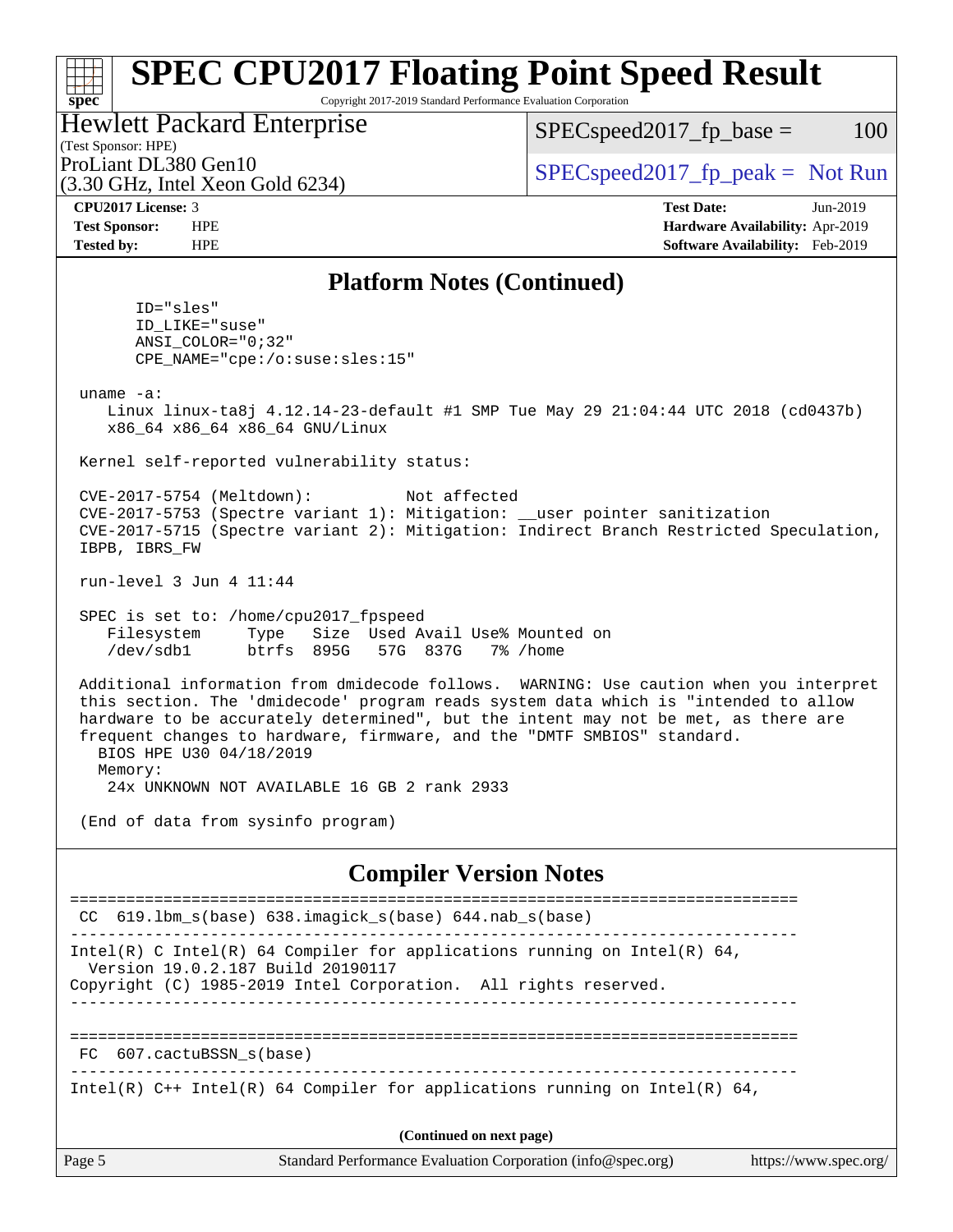### **[spec](http://www.spec.org/) [SPEC CPU2017 Floating Point Speed Result](http://www.spec.org/auto/cpu2017/Docs/result-fields.html#SPECCPU2017FloatingPointSpeedResult)**

Copyright 2017-2019 Standard Performance Evaluation Corporation

### Hewlett Packard Enterprise

 $SPEC speed2017_fp\_base = 100$ 

## (Test Sponsor: HPE)

(3.30 GHz, Intel Xeon Gold 6234)

ProLiant DL380 Gen10<br>  $SPECspeed2017<sub>fp</sub> peak = Not Run$ <br>  $SPECspeed2017<sub>fp</sub> peak = Not Run$ 

**[CPU2017 License:](http://www.spec.org/auto/cpu2017/Docs/result-fields.html#CPU2017License)** 3 **[Test Date:](http://www.spec.org/auto/cpu2017/Docs/result-fields.html#TestDate)** Jun-2019 **[Test Sponsor:](http://www.spec.org/auto/cpu2017/Docs/result-fields.html#TestSponsor)** HPE **[Hardware Availability:](http://www.spec.org/auto/cpu2017/Docs/result-fields.html#HardwareAvailability)** Apr-2019 **[Tested by:](http://www.spec.org/auto/cpu2017/Docs/result-fields.html#Testedby)** HPE **[Software Availability:](http://www.spec.org/auto/cpu2017/Docs/result-fields.html#SoftwareAvailability)** Feb-2019

#### **[Compiler Version Notes \(Continued\)](http://www.spec.org/auto/cpu2017/Docs/result-fields.html#CompilerVersionNotes)**

| Version 19.0.2.187 Build 20190117<br>Copyright (C) 1985-2019 Intel Corporation. All rights reserved.<br>Intel(R) C Intel(R) 64 Compiler for applications running on Intel(R) 64,<br>Version 19.0.2.187 Build 20190117<br>Copyright (C) 1985-2019 Intel Corporation. All rights reserved.<br>Intel(R) Fortran Intel(R) 64 Compiler for applications running on Intel(R)<br>64, Version 19.0.2.187 Build 20190117<br>Copyright (C) 1985-2019 Intel Corporation. All rights reserved. |
|------------------------------------------------------------------------------------------------------------------------------------------------------------------------------------------------------------------------------------------------------------------------------------------------------------------------------------------------------------------------------------------------------------------------------------------------------------------------------------|
| $FC 603.bwaves_s(base) 649.fotonik3d_s(base) 654.roms_s(base)$                                                                                                                                                                                                                                                                                                                                                                                                                     |
| $Intel(R)$ Fortran Intel(R) 64 Compiler for applications running on Intel(R)<br>64, Version 19.0.2.187 Build 20190117<br>Copyright (C) 1985-2019 Intel Corporation. All rights reserved.<br>--------------------                                                                                                                                                                                                                                                                   |
| CC $621.wrf s(base) 627.cam4 s(base) 628.pop2 s(base)$                                                                                                                                                                                                                                                                                                                                                                                                                             |
| Intel(R) Fortran Intel(R) 64 Compiler for applications running on Intel(R)<br>64, Version 19.0.2.187 Build 20190117<br>Copyright (C) 1985-2019 Intel Corporation. All rights reserved.<br>Intel(R) C Intel(R) 64 Compiler for applications running on Intel(R) 64,<br>Version 19.0.2.187 Build 20190117<br>Copyright (C) 1985-2019 Intel Corporation. All rights reserved.                                                                                                         |

## **[Base Compiler Invocation](http://www.spec.org/auto/cpu2017/Docs/result-fields.html#BaseCompilerInvocation)**

[C benchmarks](http://www.spec.org/auto/cpu2017/Docs/result-fields.html#Cbenchmarks): [icc -m64 -std=c11](http://www.spec.org/cpu2017/results/res2019q3/cpu2017-20190624-15593.flags.html#user_CCbase_intel_icc_64bit_c11_33ee0cdaae7deeeab2a9725423ba97205ce30f63b9926c2519791662299b76a0318f32ddfffdc46587804de3178b4f9328c46fa7c2b0cd779d7a61945c91cd35)

[Fortran benchmarks](http://www.spec.org/auto/cpu2017/Docs/result-fields.html#Fortranbenchmarks): [ifort -m64](http://www.spec.org/cpu2017/results/res2019q3/cpu2017-20190624-15593.flags.html#user_FCbase_intel_ifort_64bit_24f2bb282fbaeffd6157abe4f878425411749daecae9a33200eee2bee2fe76f3b89351d69a8130dd5949958ce389cf37ff59a95e7a40d588e8d3a57e0c3fd751)

[Benchmarks using both Fortran and C](http://www.spec.org/auto/cpu2017/Docs/result-fields.html#BenchmarksusingbothFortranandC): [ifort -m64](http://www.spec.org/cpu2017/results/res2019q3/cpu2017-20190624-15593.flags.html#user_CC_FCbase_intel_ifort_64bit_24f2bb282fbaeffd6157abe4f878425411749daecae9a33200eee2bee2fe76f3b89351d69a8130dd5949958ce389cf37ff59a95e7a40d588e8d3a57e0c3fd751) [icc -m64 -std=c11](http://www.spec.org/cpu2017/results/res2019q3/cpu2017-20190624-15593.flags.html#user_CC_FCbase_intel_icc_64bit_c11_33ee0cdaae7deeeab2a9725423ba97205ce30f63b9926c2519791662299b76a0318f32ddfffdc46587804de3178b4f9328c46fa7c2b0cd779d7a61945c91cd35)

[Benchmarks using Fortran, C, and C++:](http://www.spec.org/auto/cpu2017/Docs/result-fields.html#BenchmarksusingFortranCandCXX) [icpc -m64](http://www.spec.org/cpu2017/results/res2019q3/cpu2017-20190624-15593.flags.html#user_CC_CXX_FCbase_intel_icpc_64bit_4ecb2543ae3f1412ef961e0650ca070fec7b7afdcd6ed48761b84423119d1bf6bdf5cad15b44d48e7256388bc77273b966e5eb805aefd121eb22e9299b2ec9d9) [icc -m64 -std=c11](http://www.spec.org/cpu2017/results/res2019q3/cpu2017-20190624-15593.flags.html#user_CC_CXX_FCbase_intel_icc_64bit_c11_33ee0cdaae7deeeab2a9725423ba97205ce30f63b9926c2519791662299b76a0318f32ddfffdc46587804de3178b4f9328c46fa7c2b0cd779d7a61945c91cd35) [ifort -m64](http://www.spec.org/cpu2017/results/res2019q3/cpu2017-20190624-15593.flags.html#user_CC_CXX_FCbase_intel_ifort_64bit_24f2bb282fbaeffd6157abe4f878425411749daecae9a33200eee2bee2fe76f3b89351d69a8130dd5949958ce389cf37ff59a95e7a40d588e8d3a57e0c3fd751)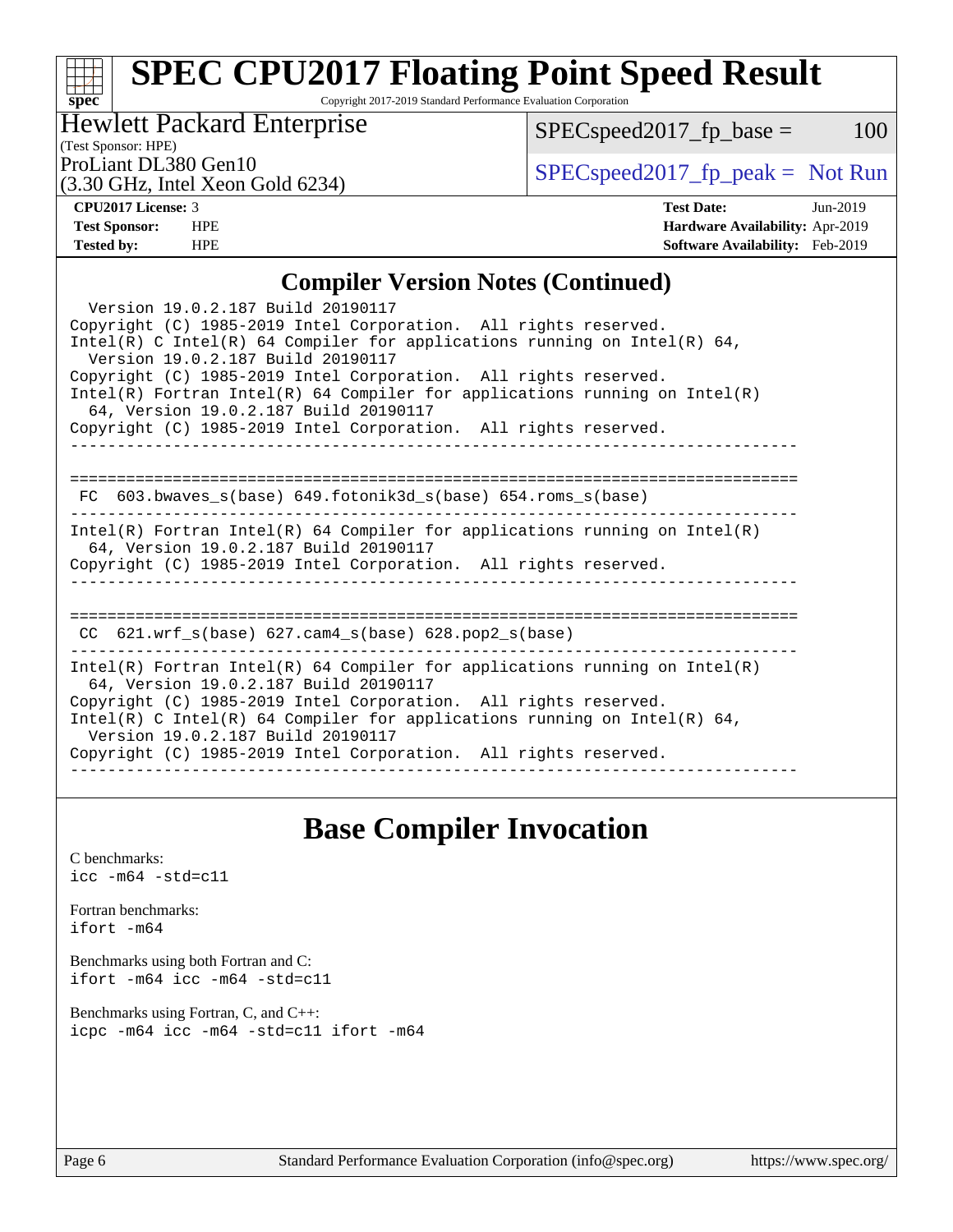# **[SPEC CPU2017 Floating Point Speed Result](http://www.spec.org/auto/cpu2017/Docs/result-fields.html#SPECCPU2017FloatingPointSpeedResult)**

Copyright 2017-2019 Standard Performance Evaluation Corporation

#### Hewlett Packard Enterprise

 $SPEC speed2017<sub>fp</sub> base =  $100$$ 

## (Test Sponsor: HPE)

(3.30 GHz, Intel Xeon Gold 6234)

ProLiant DL380 Gen10  $SPEC speed2017$  [p\_peak = Not Run

**[spec](http://www.spec.org/)**

**[CPU2017 License:](http://www.spec.org/auto/cpu2017/Docs/result-fields.html#CPU2017License)** 3 **[Test Date:](http://www.spec.org/auto/cpu2017/Docs/result-fields.html#TestDate)** Jun-2019 **[Test Sponsor:](http://www.spec.org/auto/cpu2017/Docs/result-fields.html#TestSponsor)** HPE **[Hardware Availability:](http://www.spec.org/auto/cpu2017/Docs/result-fields.html#HardwareAvailability)** Apr-2019 **[Tested by:](http://www.spec.org/auto/cpu2017/Docs/result-fields.html#Testedby)** HPE **[Software Availability:](http://www.spec.org/auto/cpu2017/Docs/result-fields.html#SoftwareAvailability)** Feb-2019

## **[Base Portability Flags](http://www.spec.org/auto/cpu2017/Docs/result-fields.html#BasePortabilityFlags)**

 603.bwaves\_s: [-DSPEC\\_LP64](http://www.spec.org/cpu2017/results/res2019q3/cpu2017-20190624-15593.flags.html#suite_basePORTABILITY603_bwaves_s_DSPEC_LP64) 607.cactuBSSN\_s: [-DSPEC\\_LP64](http://www.spec.org/cpu2017/results/res2019q3/cpu2017-20190624-15593.flags.html#suite_basePORTABILITY607_cactuBSSN_s_DSPEC_LP64) 619.lbm\_s: [-DSPEC\\_LP64](http://www.spec.org/cpu2017/results/res2019q3/cpu2017-20190624-15593.flags.html#suite_basePORTABILITY619_lbm_s_DSPEC_LP64) 621.wrf\_s: [-DSPEC\\_LP64](http://www.spec.org/cpu2017/results/res2019q3/cpu2017-20190624-15593.flags.html#suite_basePORTABILITY621_wrf_s_DSPEC_LP64) [-DSPEC\\_CASE\\_FLAG](http://www.spec.org/cpu2017/results/res2019q3/cpu2017-20190624-15593.flags.html#b621.wrf_s_baseCPORTABILITY_DSPEC_CASE_FLAG) [-convert big\\_endian](http://www.spec.org/cpu2017/results/res2019q3/cpu2017-20190624-15593.flags.html#user_baseFPORTABILITY621_wrf_s_convert_big_endian_c3194028bc08c63ac5d04de18c48ce6d347e4e562e8892b8bdbdc0214820426deb8554edfa529a3fb25a586e65a3d812c835984020483e7e73212c4d31a38223) 627.cam4\_s: [-DSPEC\\_LP64](http://www.spec.org/cpu2017/results/res2019q3/cpu2017-20190624-15593.flags.html#suite_basePORTABILITY627_cam4_s_DSPEC_LP64) [-DSPEC\\_CASE\\_FLAG](http://www.spec.org/cpu2017/results/res2019q3/cpu2017-20190624-15593.flags.html#b627.cam4_s_baseCPORTABILITY_DSPEC_CASE_FLAG) 628.pop2\_s: [-DSPEC\\_LP64](http://www.spec.org/cpu2017/results/res2019q3/cpu2017-20190624-15593.flags.html#suite_basePORTABILITY628_pop2_s_DSPEC_LP64) [-DSPEC\\_CASE\\_FLAG](http://www.spec.org/cpu2017/results/res2019q3/cpu2017-20190624-15593.flags.html#b628.pop2_s_baseCPORTABILITY_DSPEC_CASE_FLAG) [-convert big\\_endian](http://www.spec.org/cpu2017/results/res2019q3/cpu2017-20190624-15593.flags.html#user_baseFPORTABILITY628_pop2_s_convert_big_endian_c3194028bc08c63ac5d04de18c48ce6d347e4e562e8892b8bdbdc0214820426deb8554edfa529a3fb25a586e65a3d812c835984020483e7e73212c4d31a38223) [-assume byterecl](http://www.spec.org/cpu2017/results/res2019q3/cpu2017-20190624-15593.flags.html#user_baseFPORTABILITY628_pop2_s_assume_byterecl_7e47d18b9513cf18525430bbf0f2177aa9bf368bc7a059c09b2c06a34b53bd3447c950d3f8d6c70e3faf3a05c8557d66a5798b567902e8849adc142926523472) 638.imagick\_s: [-DSPEC\\_LP64](http://www.spec.org/cpu2017/results/res2019q3/cpu2017-20190624-15593.flags.html#suite_basePORTABILITY638_imagick_s_DSPEC_LP64) 644.nab\_s: [-DSPEC\\_LP64](http://www.spec.org/cpu2017/results/res2019q3/cpu2017-20190624-15593.flags.html#suite_basePORTABILITY644_nab_s_DSPEC_LP64) 649.fotonik3d\_s: [-DSPEC\\_LP64](http://www.spec.org/cpu2017/results/res2019q3/cpu2017-20190624-15593.flags.html#suite_basePORTABILITY649_fotonik3d_s_DSPEC_LP64) 654.roms\_s: [-DSPEC\\_LP64](http://www.spec.org/cpu2017/results/res2019q3/cpu2017-20190624-15593.flags.html#suite_basePORTABILITY654_roms_s_DSPEC_LP64)

## **[Base Optimization Flags](http://www.spec.org/auto/cpu2017/Docs/result-fields.html#BaseOptimizationFlags)**

#### [C benchmarks](http://www.spec.org/auto/cpu2017/Docs/result-fields.html#Cbenchmarks):

[-xCORE-AVX512](http://www.spec.org/cpu2017/results/res2019q3/cpu2017-20190624-15593.flags.html#user_CCbase_f-xCORE-AVX512) [-ipo](http://www.spec.org/cpu2017/results/res2019q3/cpu2017-20190624-15593.flags.html#user_CCbase_f-ipo) [-O3](http://www.spec.org/cpu2017/results/res2019q3/cpu2017-20190624-15593.flags.html#user_CCbase_f-O3) [-no-prec-div](http://www.spec.org/cpu2017/results/res2019q3/cpu2017-20190624-15593.flags.html#user_CCbase_f-no-prec-div) [-qopt-prefetch](http://www.spec.org/cpu2017/results/res2019q3/cpu2017-20190624-15593.flags.html#user_CCbase_f-qopt-prefetch)

[-ffinite-math-only](http://www.spec.org/cpu2017/results/res2019q3/cpu2017-20190624-15593.flags.html#user_CCbase_f_finite_math_only_cb91587bd2077682c4b38af759c288ed7c732db004271a9512da14a4f8007909a5f1427ecbf1a0fb78ff2a814402c6114ac565ca162485bbcae155b5e4258871) [-qopt-mem-layout-trans=4](http://www.spec.org/cpu2017/results/res2019q3/cpu2017-20190624-15593.flags.html#user_CCbase_f-qopt-mem-layout-trans_fa39e755916c150a61361b7846f310bcdf6f04e385ef281cadf3647acec3f0ae266d1a1d22d972a7087a248fd4e6ca390a3634700869573d231a252c784941a8) [-qopenmp](http://www.spec.org/cpu2017/results/res2019q3/cpu2017-20190624-15593.flags.html#user_CCbase_qopenmp_16be0c44f24f464004c6784a7acb94aca937f053568ce72f94b139a11c7c168634a55f6653758ddd83bcf7b8463e8028bb0b48b77bcddc6b78d5d95bb1df2967) [-DSPEC\\_OPENMP](http://www.spec.org/cpu2017/results/res2019q3/cpu2017-20190624-15593.flags.html#suite_CCbase_DSPEC_OPENMP) [-qopt-prefetch-issue-excl-hint](http://www.spec.org/cpu2017/results/res2019q3/cpu2017-20190624-15593.flags.html#user_CCbase_f-qopt-prefetch-issue-excl-hint) [-ansi-alias](http://www.spec.org/cpu2017/results/res2019q3/cpu2017-20190624-15593.flags.html#user_CCbase_f-ansi-alias) [-complex-limited-range](http://www.spec.org/cpu2017/results/res2019q3/cpu2017-20190624-15593.flags.html#user_CCbase_f-complex-limited-range)

#### [Fortran benchmarks](http://www.spec.org/auto/cpu2017/Docs/result-fields.html#Fortranbenchmarks):

[-DSPEC\\_OPENMP](http://www.spec.org/cpu2017/results/res2019q3/cpu2017-20190624-15593.flags.html#suite_FCbase_DSPEC_OPENMP) [-xCORE-AVX512](http://www.spec.org/cpu2017/results/res2019q3/cpu2017-20190624-15593.flags.html#user_FCbase_f-xCORE-AVX512) [-ipo](http://www.spec.org/cpu2017/results/res2019q3/cpu2017-20190624-15593.flags.html#user_FCbase_f-ipo) [-O3](http://www.spec.org/cpu2017/results/res2019q3/cpu2017-20190624-15593.flags.html#user_FCbase_f-O3) [-no-prec-div](http://www.spec.org/cpu2017/results/res2019q3/cpu2017-20190624-15593.flags.html#user_FCbase_f-no-prec-div) [-qopt-prefetch](http://www.spec.org/cpu2017/results/res2019q3/cpu2017-20190624-15593.flags.html#user_FCbase_f-qopt-prefetch) [-ffinite-math-only](http://www.spec.org/cpu2017/results/res2019q3/cpu2017-20190624-15593.flags.html#user_FCbase_f_finite_math_only_cb91587bd2077682c4b38af759c288ed7c732db004271a9512da14a4f8007909a5f1427ecbf1a0fb78ff2a814402c6114ac565ca162485bbcae155b5e4258871) [-qopt-mem-layout-trans=4](http://www.spec.org/cpu2017/results/res2019q3/cpu2017-20190624-15593.flags.html#user_FCbase_f-qopt-mem-layout-trans_fa39e755916c150a61361b7846f310bcdf6f04e385ef281cadf3647acec3f0ae266d1a1d22d972a7087a248fd4e6ca390a3634700869573d231a252c784941a8) [-qopenmp](http://www.spec.org/cpu2017/results/res2019q3/cpu2017-20190624-15593.flags.html#user_FCbase_qopenmp_16be0c44f24f464004c6784a7acb94aca937f053568ce72f94b139a11c7c168634a55f6653758ddd83bcf7b8463e8028bb0b48b77bcddc6b78d5d95bb1df2967) [-qopt-prefetch-issue-excl-hint](http://www.spec.org/cpu2017/results/res2019q3/cpu2017-20190624-15593.flags.html#user_FCbase_f-qopt-prefetch-issue-excl-hint) [-ansi-alias](http://www.spec.org/cpu2017/results/res2019q3/cpu2017-20190624-15593.flags.html#user_FCbase_f-ansi-alias) [-complex-limited-range](http://www.spec.org/cpu2017/results/res2019q3/cpu2017-20190624-15593.flags.html#user_FCbase_f-complex-limited-range) [-nostandard-realloc-lhs](http://www.spec.org/cpu2017/results/res2019q3/cpu2017-20190624-15593.flags.html#user_FCbase_f_2003_std_realloc_82b4557e90729c0f113870c07e44d33d6f5a304b4f63d4c15d2d0f1fab99f5daaed73bdb9275d9ae411527f28b936061aa8b9c8f2d63842963b95c9dd6426b8a)

[Benchmarks using both Fortran and C](http://www.spec.org/auto/cpu2017/Docs/result-fields.html#BenchmarksusingbothFortranandC):

[-xCORE-AVX512](http://www.spec.org/cpu2017/results/res2019q3/cpu2017-20190624-15593.flags.html#user_CC_FCbase_f-xCORE-AVX512) [-ipo](http://www.spec.org/cpu2017/results/res2019q3/cpu2017-20190624-15593.flags.html#user_CC_FCbase_f-ipo) [-O3](http://www.spec.org/cpu2017/results/res2019q3/cpu2017-20190624-15593.flags.html#user_CC_FCbase_f-O3) [-no-prec-div](http://www.spec.org/cpu2017/results/res2019q3/cpu2017-20190624-15593.flags.html#user_CC_FCbase_f-no-prec-div) [-qopt-prefetch](http://www.spec.org/cpu2017/results/res2019q3/cpu2017-20190624-15593.flags.html#user_CC_FCbase_f-qopt-prefetch) [-ffinite-math-only](http://www.spec.org/cpu2017/results/res2019q3/cpu2017-20190624-15593.flags.html#user_CC_FCbase_f_finite_math_only_cb91587bd2077682c4b38af759c288ed7c732db004271a9512da14a4f8007909a5f1427ecbf1a0fb78ff2a814402c6114ac565ca162485bbcae155b5e4258871) [-qopt-mem-layout-trans=4](http://www.spec.org/cpu2017/results/res2019q3/cpu2017-20190624-15593.flags.html#user_CC_FCbase_f-qopt-mem-layout-trans_fa39e755916c150a61361b7846f310bcdf6f04e385ef281cadf3647acec3f0ae266d1a1d22d972a7087a248fd4e6ca390a3634700869573d231a252c784941a8) [-qopenmp](http://www.spec.org/cpu2017/results/res2019q3/cpu2017-20190624-15593.flags.html#user_CC_FCbase_qopenmp_16be0c44f24f464004c6784a7acb94aca937f053568ce72f94b139a11c7c168634a55f6653758ddd83bcf7b8463e8028bb0b48b77bcddc6b78d5d95bb1df2967) [-DSPEC\\_OPENMP](http://www.spec.org/cpu2017/results/res2019q3/cpu2017-20190624-15593.flags.html#suite_CC_FCbase_DSPEC_OPENMP) [-qopt-prefetch-issue-excl-hint](http://www.spec.org/cpu2017/results/res2019q3/cpu2017-20190624-15593.flags.html#user_CC_FCbase_f-qopt-prefetch-issue-excl-hint) [-ansi-alias](http://www.spec.org/cpu2017/results/res2019q3/cpu2017-20190624-15593.flags.html#user_CC_FCbase_f-ansi-alias) [-complex-limited-range](http://www.spec.org/cpu2017/results/res2019q3/cpu2017-20190624-15593.flags.html#user_CC_FCbase_f-complex-limited-range) [-nostandard-realloc-lhs](http://www.spec.org/cpu2017/results/res2019q3/cpu2017-20190624-15593.flags.html#user_CC_FCbase_f_2003_std_realloc_82b4557e90729c0f113870c07e44d33d6f5a304b4f63d4c15d2d0f1fab99f5daaed73bdb9275d9ae411527f28b936061aa8b9c8f2d63842963b95c9dd6426b8a)

[Benchmarks using Fortran, C, and C++:](http://www.spec.org/auto/cpu2017/Docs/result-fields.html#BenchmarksusingFortranCandCXX)

[-xCORE-AVX512](http://www.spec.org/cpu2017/results/res2019q3/cpu2017-20190624-15593.flags.html#user_CC_CXX_FCbase_f-xCORE-AVX512) [-ipo](http://www.spec.org/cpu2017/results/res2019q3/cpu2017-20190624-15593.flags.html#user_CC_CXX_FCbase_f-ipo) [-O3](http://www.spec.org/cpu2017/results/res2019q3/cpu2017-20190624-15593.flags.html#user_CC_CXX_FCbase_f-O3) [-no-prec-div](http://www.spec.org/cpu2017/results/res2019q3/cpu2017-20190624-15593.flags.html#user_CC_CXX_FCbase_f-no-prec-div) [-qopt-prefetch](http://www.spec.org/cpu2017/results/res2019q3/cpu2017-20190624-15593.flags.html#user_CC_CXX_FCbase_f-qopt-prefetch) [-ffinite-math-only](http://www.spec.org/cpu2017/results/res2019q3/cpu2017-20190624-15593.flags.html#user_CC_CXX_FCbase_f_finite_math_only_cb91587bd2077682c4b38af759c288ed7c732db004271a9512da14a4f8007909a5f1427ecbf1a0fb78ff2a814402c6114ac565ca162485bbcae155b5e4258871) [-qopt-mem-layout-trans=4](http://www.spec.org/cpu2017/results/res2019q3/cpu2017-20190624-15593.flags.html#user_CC_CXX_FCbase_f-qopt-mem-layout-trans_fa39e755916c150a61361b7846f310bcdf6f04e385ef281cadf3647acec3f0ae266d1a1d22d972a7087a248fd4e6ca390a3634700869573d231a252c784941a8) [-qopenmp](http://www.spec.org/cpu2017/results/res2019q3/cpu2017-20190624-15593.flags.html#user_CC_CXX_FCbase_qopenmp_16be0c44f24f464004c6784a7acb94aca937f053568ce72f94b139a11c7c168634a55f6653758ddd83bcf7b8463e8028bb0b48b77bcddc6b78d5d95bb1df2967) [-DSPEC\\_OPENMP](http://www.spec.org/cpu2017/results/res2019q3/cpu2017-20190624-15593.flags.html#suite_CC_CXX_FCbase_DSPEC_OPENMP) [-qopt-prefetch-issue-excl-hint](http://www.spec.org/cpu2017/results/res2019q3/cpu2017-20190624-15593.flags.html#user_CC_CXX_FCbase_f-qopt-prefetch-issue-excl-hint) [-ansi-alias](http://www.spec.org/cpu2017/results/res2019q3/cpu2017-20190624-15593.flags.html#user_CC_CXX_FCbase_f-ansi-alias) [-complex-limited-range](http://www.spec.org/cpu2017/results/res2019q3/cpu2017-20190624-15593.flags.html#user_CC_CXX_FCbase_f-complex-limited-range) [-nostandard-realloc-lhs](http://www.spec.org/cpu2017/results/res2019q3/cpu2017-20190624-15593.flags.html#user_CC_CXX_FCbase_f_2003_std_realloc_82b4557e90729c0f113870c07e44d33d6f5a304b4f63d4c15d2d0f1fab99f5daaed73bdb9275d9ae411527f28b936061aa8b9c8f2d63842963b95c9dd6426b8a)

The flags files that were used to format this result can be browsed at <http://www.spec.org/cpu2017/flags/HPE-ic19.0u1-flags-linux64.html> <http://www.spec.org/cpu2017/flags/HPE-Platform-Flags-Intel-V1.2-CLX-revB.html>